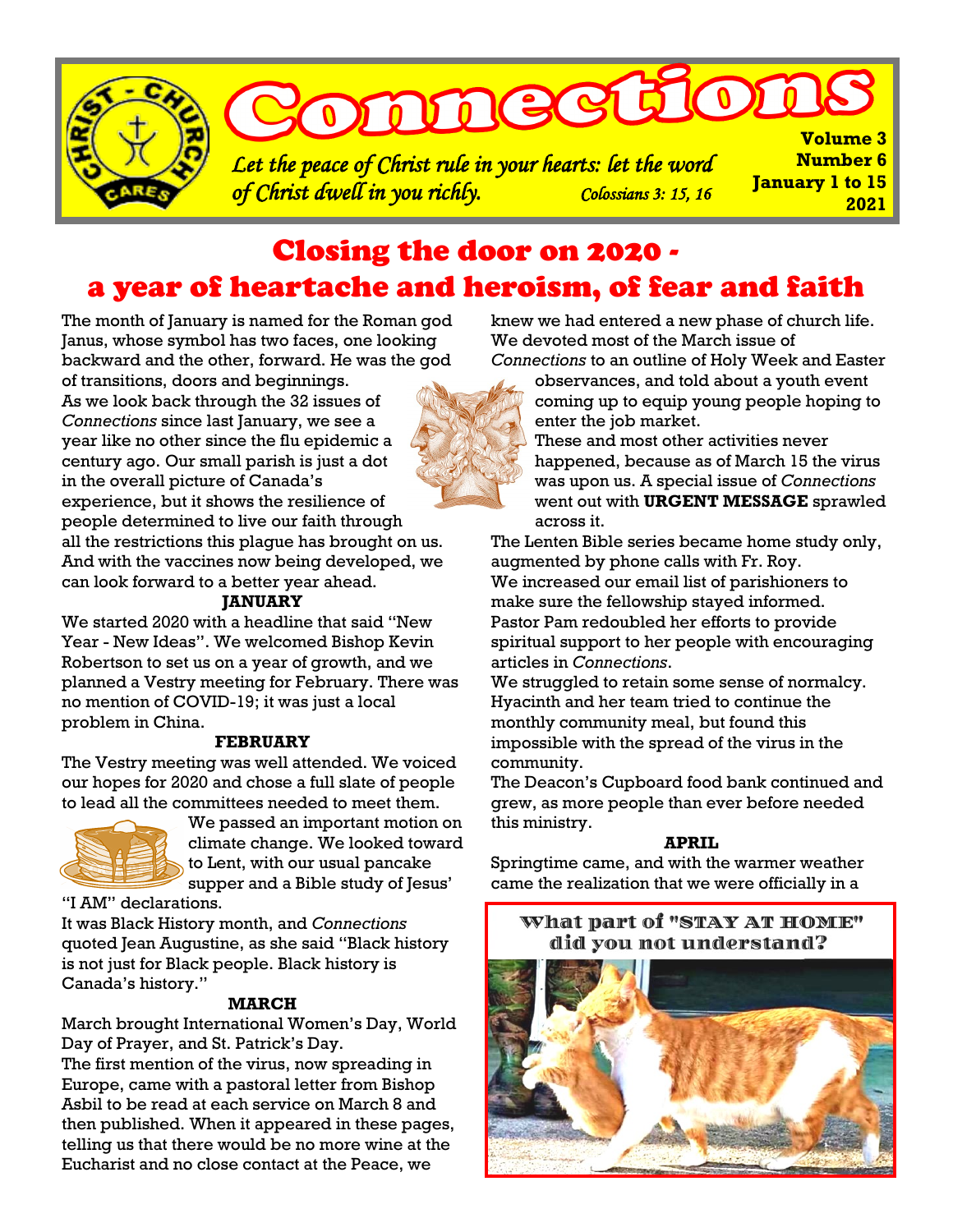

pandemic and that Canada was not exempt.

Pastor Pam wrote in *Connections* "If Jesus endured the journey that was the cross, we too can endure, holding on to the God of grace. He is our hope and light, both now and at the end of the COVID-19 tunnel."

We embraced modern technology this month, and the parish turned a corner. We began to offer our regular worship services online through our website. Music, sermons, prayers, scripture and the welcome faces of our clergy and readers all came to us on our phones or computers and even ingeniously hooked up to our TVs.

Our treasurer used these pages to express appreciation for the diocese's generous initiatives in covering some of our parish expenses, and for the steadfast financial support of the members of Christ Church.

#### **MAY**

As summer brought relaxation and outdoor activity, we were settling into a new kind of living. Masks, once a novelty, were becoming a normal part of our attire. Children had been home for a while as schools shut. They were learning by computer, and some of their parents were also working at home. Family schedules were not always easy to arrange.



Our food bank changed its restriction of one visit a month to weekly, understanding the worsening financial position of its clients. More space was made in *Connections* for Deacon Jacquie to tell this story so as to invite more donations in cash or kind. People responded generously to the need.

**JUNE**

The first wave of the virus seemed to be easing, but we were warned that a second wave would be inevitable.

We stepped up *Connections* from two issues a month to three, emailed where possible and sent by post to those without computers, in order to keep everybody informed.

We turned our attention to the children, sharing articles about their needs and devoting pages for them on Mothers' Day and Fathers' Day. *Connections* gave a page to many voices speaking out about racism, as chaos to the South of our country brought this sin into clear focus. We quoted Desmond Tutu, who said "If you are neutral in situations of injustice, you have chosen the side of the oppressor."

#### **JULY**

For a church that was closed, there was a lot going on in July. One *Connections* has pictures of our new outdoor sign, a newly laid sidewalk and freshly painted windows. Work was happening on the roof too, and - oh my goodness - Bill Wilkins grew a beard*!*

The children shared in the Christ Church "virtual" experience with an online

Sunday School. Some parents struggled with the technology, but the youngsters had no problem with it.



#### **AUGUST**

About now we began to think about getting ready to reopen for in-person worship. Guidelines were sent to us by the diocese and a Re-opening Task Force was appointed to implement them when the time came. Everything from sanitizing to keeping attendance records to marking the pews for social distancing was deliberated, and the information passed on to everyone in the parish through these pages. A form was placed in *Connections* for people to tell us their plans for returning when it became possible.

#### **SEPTEMBER**

On September 13 the doors opened. 43 people came to the two services held that Sunday, and most returned every Sunday for the eight weeks we stayed open.

#### **OCTOBER**

Most fundraisers were cancelled by the virus. Our

bazaar, dinners and concerts were all deemed too dangerous, as we would be crowded into close proximity to one another. We noted in *Connections*, though, that our backpack program went on as usual and the Thanksgiving dinner (takeout this year) was enjoyed as always.



A generous gift from the Barbadian Overseas Community Canada allowed for the refurbishing of the Fellowship Room, where the Sunday School, Parish Board and other gatherings are held.. Another Christ Church group got into the Zoom mode in October, when the young people began a series of virtual meetings. Open to youth from other parishes, this was a new

venture for Christ Church.

### **NOVEMBER**

*Connections* remembered our parents and grandparents, whose fight was not with disease, but with hatred and political intrigue in wars,